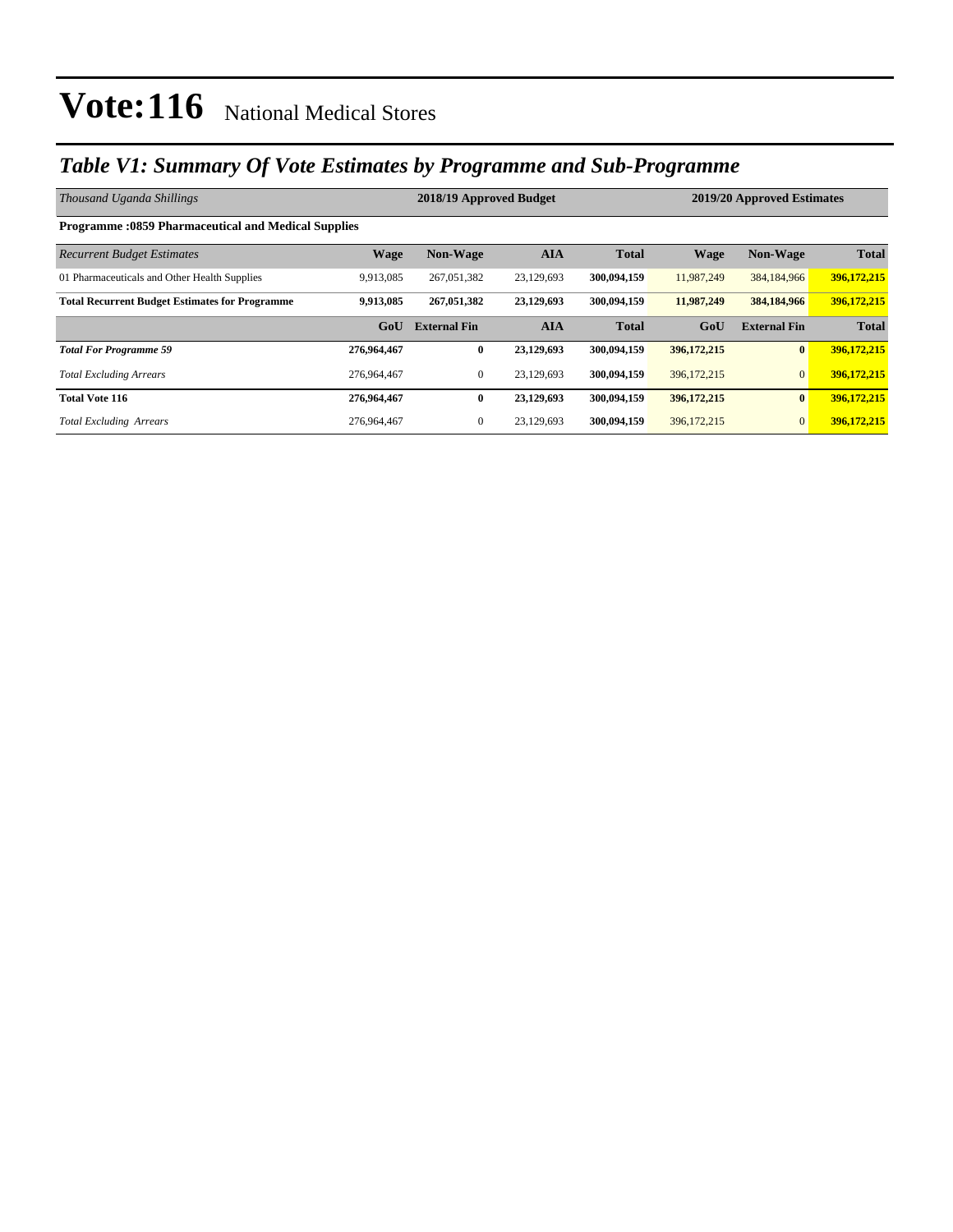### *Table V2: Summary Vote Estimates by Item*

| Thousand Uganda Shillings                                   | 2018/19 Approved Budget |                     |            |                  | 2019/20Approved Estimates |                     |                         |  |
|-------------------------------------------------------------|-------------------------|---------------------|------------|------------------|---------------------------|---------------------|-------------------------|--|
|                                                             | GoU                     | <b>External Fin</b> | AIA        | <b>Total</b>     | GoU                       | <b>External Fin</b> | <b>Total</b>            |  |
| <b>Employees, Goods and Services (Outputs Provided)</b>     | 276,964,467             | $\bf{0}$            | 23,129,693 | 300,094,159      | 396, 172, 215             | $\bf{0}$            | 396,172,215             |  |
| 211102 Contract Staff Salaries                              | 9,913,085               | $\bf{0}$            | $\bf{0}$   | 9,913,085        | 11,987,249                | $\bf{0}$            | 11,987,249              |  |
| 211103 Allowances (Inc. Casuals, Temporary)                 | 2,598,385               | $\bf{0}$            | 990,733    | 3,589,118        | 11,015,935                | $\bf{0}$            | 11,015,935              |  |
| 212101 Social Security Contributions                        | 1,320,826               | $\bf{0}$            | 0          | 1,320,826        | 1,630,775                 | $\bf{0}$            | 1,630,775               |  |
| 213001 Medical expenses (To employees)                      | 600,000                 | $\bf{0}$            | $\bf{0}$   | 600,000          | $\bf{0}$                  | $\bf{0}$            | $\bf{0}$                |  |
| 213004 Gratuity Expenses                                    | 2,318,111               | $\bf{0}$            | 0          | 2,318,111        | $\bf{0}$                  | $\bf{0}$            | $\mathbf{0}$            |  |
| 221001 Advertising and Public Relations                     | 284,486                 | $\bf{0}$            | 2,912,514  | 3,197,000        | 3,479,809                 | $\bf{0}$            | 3,479,809               |  |
| 221002 Workshops and Seminars                               | 300,000                 | $\bf{0}$            | 346,469    | 646,469          | $\bf{0}$                  | $\bf{0}$            | $\bf{0}$                |  |
| 221003 Staff Training                                       | 445,000                 | $\bf{0}$            | 200,000    | 645,000          | 1,570,445                 | $\bf{0}$            | 1,570,445               |  |
| 221004 Recruitment Expenses                                 | 70,000                  | $\bf{0}$            | 0          | 70,000           | $\bf{0}$                  | $\bf{0}$            | $\bf{0}$                |  |
| 221006 Commissions and related charges                      | 500,000                 | $\bf{0}$            | 2,331,342  | 2,831,342        | $\bf{0}$                  | $\bf{0}$            | $\mathbf{0}$            |  |
| 221008 Computer supplies and Information Technology<br>(TT) | 0                       | $\bf{0}$            | 3,759,833  | 3,759,833        | 4,435,649                 | $\bf{0}$            | 4,435,649               |  |
| 221009 Welfare and Entertainment                            | 500,000                 | $\bf{0}$            | 683,052    | 1,183,052        | 1,232,676                 | $\bf{0}$            | 1,232,676               |  |
| 221011 Printing, Stationery, Photocopying and Binding       | 170,200                 | $\bf{0}$            | 150,000    | 320,200          | $\bf{0}$                  | $\bf{0}$            | $\mathbf{0}$            |  |
| 221012 Small Office Equipment                               | 140,200                 | $\bf{0}$            | 0          | 140,200          | $\bf{0}$                  | $\bf{0}$            | $\mathbf{0}$            |  |
| 221014 Bank Charges and other Bank related costs            | 0                       | $\bf{0}$            | 30,000     | 30,000           | $\bf{0}$                  | $\bf{0}$            |                         |  |
| 221017 Subscriptions                                        | 113,100                 | $\bf{0}$            | $\bf{0}$   | 113,100          | $\bf{0}$                  | $\bf{0}$            |                         |  |
| 222002 Postage and Courier                                  | 2,091                   | $\bf{0}$            | $\bf{0}$   | 2,091            | $\bf{0}$                  | $\bf{0}$            |                         |  |
| 223002 Rates                                                | 0                       | $\bf{0}$            | 63,470     | 63,470           | $\bf{0}$                  | $\bf{0}$            |                         |  |
| 223003 Rent – (Produced Assets) to private entities         | 200,000                 | $\bf{0}$            | 730,000    | 930,000          | $\bf{0}$                  | $\bf{0}$            |                         |  |
| 223004 Guard and Security services                          | 12,582                  | $\bf{0}$            | 197,417    | 210,000          | $\bf{0}$                  | $\bf{0}$            |                         |  |
| 223005 Electricity                                          | 50,000                  | $\bf{0}$            | 341,308    | 391,308          | $\bf{0}$                  | $\bf{0}$            |                         |  |
| 223006 Water                                                | 20,000                  | $\bf{0}$            | 44,800     | 64,800           | $\bf{0}$                  | $\bf{0}$            |                         |  |
| 223007 Other Utilities- (fuel, gas, firewood, charcoal)     | 0                       | $\bf{0}$            | 0          | 0                | 1,529,554                 | $\bf{0}$            | 1,529,554               |  |
| 224001 Medical Supplies                                     | 254,937,307             | $\bf{0}$            | 200,000    | 255, 137, 307    | 336,407,310               | $\bf{0}$            | 336,407,310             |  |
| 224005 Uniforms, Beddings and Protective Gear               | 102,100                 | $\bf{0}$            | $\bf{0}$   | 102,100          | $\bf{0}$                  | $\bf{0}$            | $\bf{0}$                |  |
| 225001 Consultancy Services- Short term                     | 0                       | $\bf{0}$            | 0          | 0                | 5,575,893                 | $\bf{0}$            | 5,575,893               |  |
| 225002 Consultancy Services-Long-term                       | 0                       | $\bf{0}$            | 752,000    | 752,000          | $\bf{0}$                  | $\bf{0}$            | $\overline{\mathbf{0}}$ |  |
| 226001 Insurances                                           | 800,000                 | $\bf{0}$            | 1,600,000  | 2,400,000        | $\bf{0}$                  | $\bf{0}$            |                         |  |
| 227001 Travel inland                                        | $\bf{0}$                | $\bf{0}$            | 0          | $\boldsymbol{0}$ | 13,860,506                | $\bf{0}$            | 13,860,506              |  |
| 227003 Carriage, Haulage, Freight and transport hire        | 200,000                 | $\bf{0}$            | 2,750,029  | 2,950,029        | $\bf{0}$                  | $\bf{0}$            | $\bf{0}$                |  |
| 227004 Fuel, Lubricants and Oils                            | 0                       | $\bf{0}$            | 2,236,000  | 2,236,000        | $\bf{0}$                  | $\bf{0}$            | $\bf{0}$                |  |
| 228001 Maintenance - Civil                                  | 0                       | $\bf{0}$            | 340,000    | 340,000          | $\bf{0}$                  | $\bf{0}$            | $\bf{0}$                |  |
| 228002 Maintenance - Vehicles                               | 315,363                 | $\bf{0}$            | 1,444,050  | 1,759,413        | $\bf{0}$                  | $\bf{0}$            |                         |  |
| 228003 Maintenance – Machinery, Equipment $\&$<br>Furniture | 1,051,632               | $\bf{0}$            | 1,026,674  | 2,078,306        | $\bf{0}$                  | $\bf{0}$            | $\bf{0}$                |  |
| 228004 Maintenance – Other                                  | 0                       | $\bf{0}$            | $\bf{0}$   | 0                | 3,446,414                 | $\bf{0}$            | 3,446,414               |  |
| <b>Grand Total Vote 116</b>                                 | 276,964,467             | $\bf{0}$            | 23,129,693 | 300,094,159      | 396, 172, 215             | $\bf{0}$            | 396,172,215             |  |
| <b>Total Excluding Arrears</b>                              | 276,964,467             | $\boldsymbol{0}$    | 23,129,693 | 300,094,159      | 396, 172, 215             | $\mathbf{0}$        | 396,172,215             |  |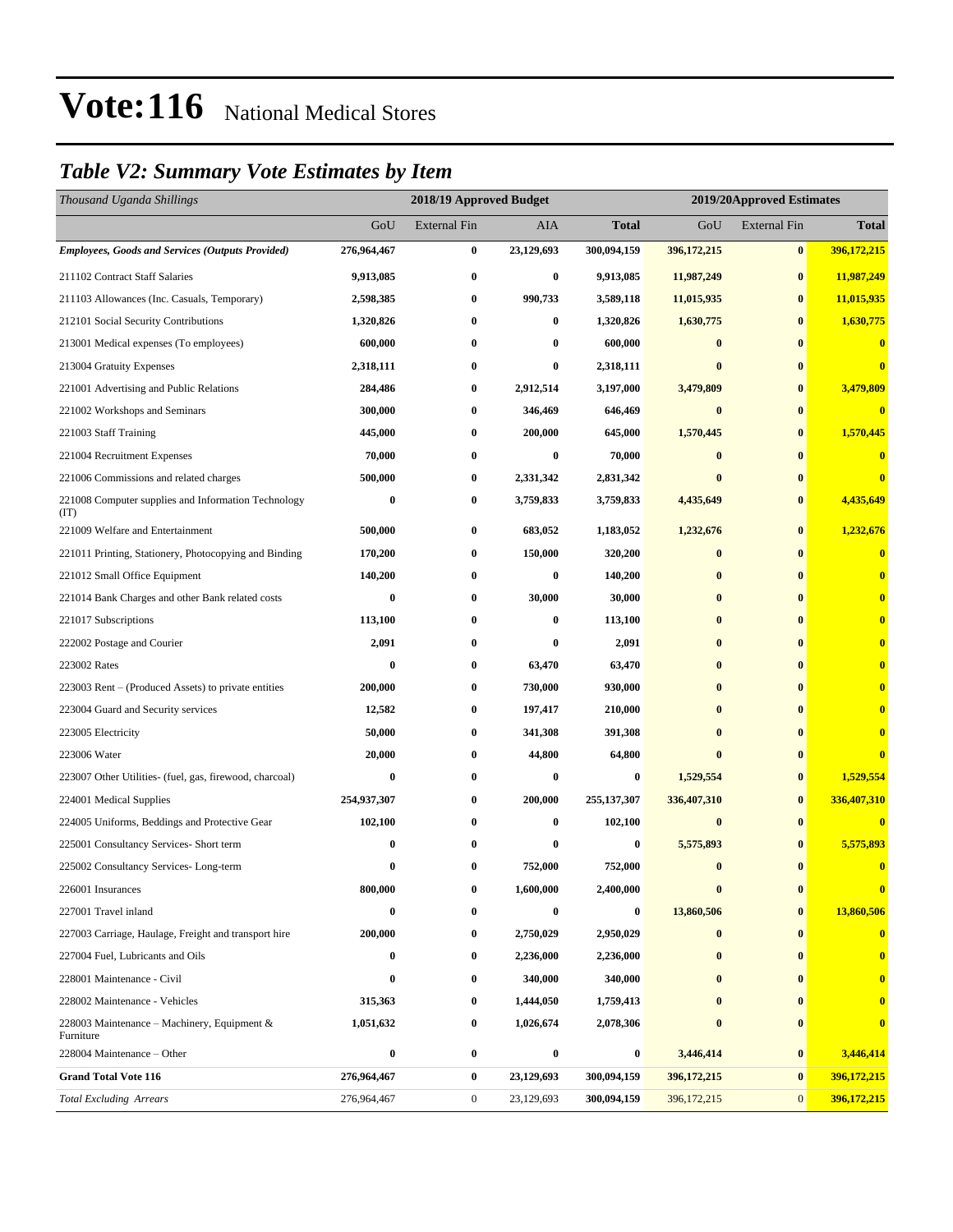### *Table V3: Detailed Estimates by Programme, Sub Programme, Output and Item*

### *Programme :0859 Pharmaceutical and Medical Supplies*

*Recurrent Budget Estimates*

#### **SubProgramme 01 Pharmaceuticals and Other Health Supplies**

| Thousand Uganda Shillings                                          | 2018/19 Approved Budget |            |                  |              | 2019/20 Approved Estimates |                  |                         |
|--------------------------------------------------------------------|-------------------------|------------|------------------|--------------|----------------------------|------------------|-------------------------|
| <b>Outputs Provided</b>                                            | Wage                    | Non Wage   | AIA              | <b>Total</b> | Wage                       | Non Wage         | <b>Total</b>            |
| Output 085906 Supply of EMHS to HC 11 (Basic Kit)                  |                         |            |                  |              |                            |                  |                         |
| 211103 Allowances (Inc. Casuals, Temporary)                        | $\boldsymbol{0}$        | 893,059    | $\boldsymbol{0}$ | 893,059      | $\mathbf{0}$               | $\overline{0}$   | $\bf{0}$                |
| 224001 Medical Supplies                                            | $\mathbf{0}$            | 10,270,178 | 0                | 10,270,178   | $\mathbf{0}$               | 10,270,178       | 10,270,178              |
| <b>Total Cost of Output 06</b>                                     | 0                       | 11,163,237 | 0                | 11,163,237   | $\boldsymbol{\theta}$      | 10,270,178       | 10,270,178              |
| Output 085907 Supply of EMHS to HC 111 (Basic Kit)                 |                         |            |                  |              |                            |                  |                         |
| 211103 Allowances (Inc. Casuals, Temporary)                        | $\mathbf{0}$            | 1,416,269  | $\boldsymbol{0}$ | 1,416,269    | $\boldsymbol{0}$           | $\mathbf{0}$     | $\bf{0}$                |
| 213004 Gratuity Expenses                                           | $\boldsymbol{0}$        | 212,531    | $\boldsymbol{0}$ | 212,531      | $\boldsymbol{0}$           | $\overline{0}$   | $\bf{0}$                |
| 224001 Medical Supplies                                            | $\mathbf{0}$            | 18,731,200 | 0                | 18,731,200   | $\mathbf{0}$               | 27,931,200       | 27,931,200              |
| <b>Total Cost of Output 07</b>                                     | 0                       | 20,360,000 | 0                | 20,360,000   | $\boldsymbol{\theta}$      | 27,931,200       | 27,931,200              |
| Output 085908 Supply of EMHS to HC 1V                              |                         |            |                  |              |                            |                  |                         |
| 211103 Allowances (Inc. Casuals, Temporary)                        | $\boldsymbol{0}$        | 289,057    | $\boldsymbol{0}$ | 289,057      | $\mathbf{0}$               | $\mathbf{0}$     | $\bf{0}$                |
| 213004 Gratuity Expenses                                           | $\boldsymbol{0}$        | 733,503    | $\boldsymbol{0}$ | 733,503      | $\mathbf{0}$               | $\mathbf{0}$     | $\bf{0}$                |
| 224001 Medical Supplies                                            | $\boldsymbol{0}$        | 11,759,440 | 0                | 11,759,440   | $\boldsymbol{0}$           | 11,759,440       | 11,759,440              |
| <b>Total Cost of Output 08</b>                                     | 0                       | 12,782,000 | 0                | 12,782,000   | $\boldsymbol{\theta}$      | 11,759,440       | 11,759,440              |
| Output 085909 Supply of EMHS to General Hospitals                  |                         |            |                  |              |                            |                  |                         |
| 213001 Medical expenses (To employees)                             | $\boldsymbol{0}$        | 184,483    | $\boldsymbol{0}$ | 184,483      | $\boldsymbol{0}$           | $\mathbf{0}$     | $\bf{0}$                |
| 213004 Gratuity Expenses                                           | $\boldsymbol{0}$        | 1,372,077  | $\boldsymbol{0}$ | 1,372,077    | $\mathbf{0}$               | $\mathbf{0}$     | $\bf{0}$                |
| 224001 Medical Supplies                                            | $\mathbf{0}$            | 17,900,440 | 0                | 17,900,440   | $\mathbf{0}$               | 17,900,440       | 17,900,440              |
| <b>Total Cost of Output 09</b>                                     | 0                       | 19,457,000 | 0                | 19,457,000   | $\boldsymbol{\theta}$      | 17,900,440       | 17,900,440              |
| <b>Output 085910 Supply of EMHS to Regional Referral Hospitals</b> |                         |            |                  |              |                            |                  |                         |
| 212101 Social Security Contributions                               | $\boldsymbol{0}$        | 1,043,123  | $\boldsymbol{0}$ | 1,043,123    | $\mathbf{0}$               | $\overline{0}$   | $\bf{0}$                |
| 213001 Medical expenses (To employees)                             | $\boldsymbol{0}$        | 415,517    | 0                | 415,517      | $\mathbf{0}$               | $\mathbf{0}$     | $\overline{\mathbf{0}}$ |
| 224001 Medical Supplies                                            | $\boldsymbol{0}$        | 16,774,360 | 0                | 16,774,360   | $\mathbf{0}$               | 16,774,360       | 16,774,360              |
| <b>Total Cost of Output 10</b>                                     | 0                       | 18,233,000 | 0                | 18,233,000   | $\boldsymbol{\theta}$      | 16,774,360       | 16,774,360              |
| Output 085911 Supply of EMHS to National Referral Hospitals        |                         |            |                  |              |                            |                  |                         |
| 212101 Social Security Contributions                               | $\boldsymbol{0}$        | 277,703    | $\boldsymbol{0}$ | 277,703      | $\boldsymbol{0}$           | $\overline{0}$   | $\bf{0}$                |
| 221003 Staff Training                                              | $\mathbf{0}$            | 445,000    | $\overline{0}$   | 445,000      | $\mathbf{0}$               | $\mathbf{0}$     | $\bf{0}$                |
| 221004 Recruitment Expenses                                        | $\mathbf{0}$            | 70,000     | $\boldsymbol{0}$ | 70,000       | $\mathbf{0}$               | $\boldsymbol{0}$ | $\bf{0}$                |
| 221009 Welfare and Entertainment                                   | $\mathbf{0}$            | 403,445    | $\boldsymbol{0}$ | 403,445      | $\mathbf{0}$               | $\overline{0}$   | $\bf{0}$                |
| 221017 Subscriptions                                               | $\mathbf{0}$            | 113,100    | $\boldsymbol{0}$ | 113,100      | $\boldsymbol{0}$           | $\mathbf{0}$     | $\bf{0}$                |
| 224001 Medical Supplies                                            | $\boldsymbol{0}$        | 15,056,352 | $\boldsymbol{0}$ | 15,056,352   | $\boldsymbol{0}$           | 15,056,352       | 15,056,352              |
| <b>Total Cost of Output 11</b>                                     | 0                       | 16,365,600 | 0                | 16,365,600   | $\boldsymbol{\theta}$      | 15,056,352       | 15,056,352              |
| Output 085913 Supply of EMHS to Specialised Units                  |                         |            |                  |              |                            |                  |                         |
| 221009 Welfare and Entertainment                                   | $\mathbf{0}$            | 96,555     | $\boldsymbol{0}$ | 96,555       | $\boldsymbol{0}$           | $\boldsymbol{0}$ | $\bf{0}$                |
| 224001 Medical Supplies                                            | $\boldsymbol{0}$        | 15,735,339 | $\boldsymbol{0}$ | 15,735,339   | $\mathbf{0}$               | 31,375,340       | 31,375,340              |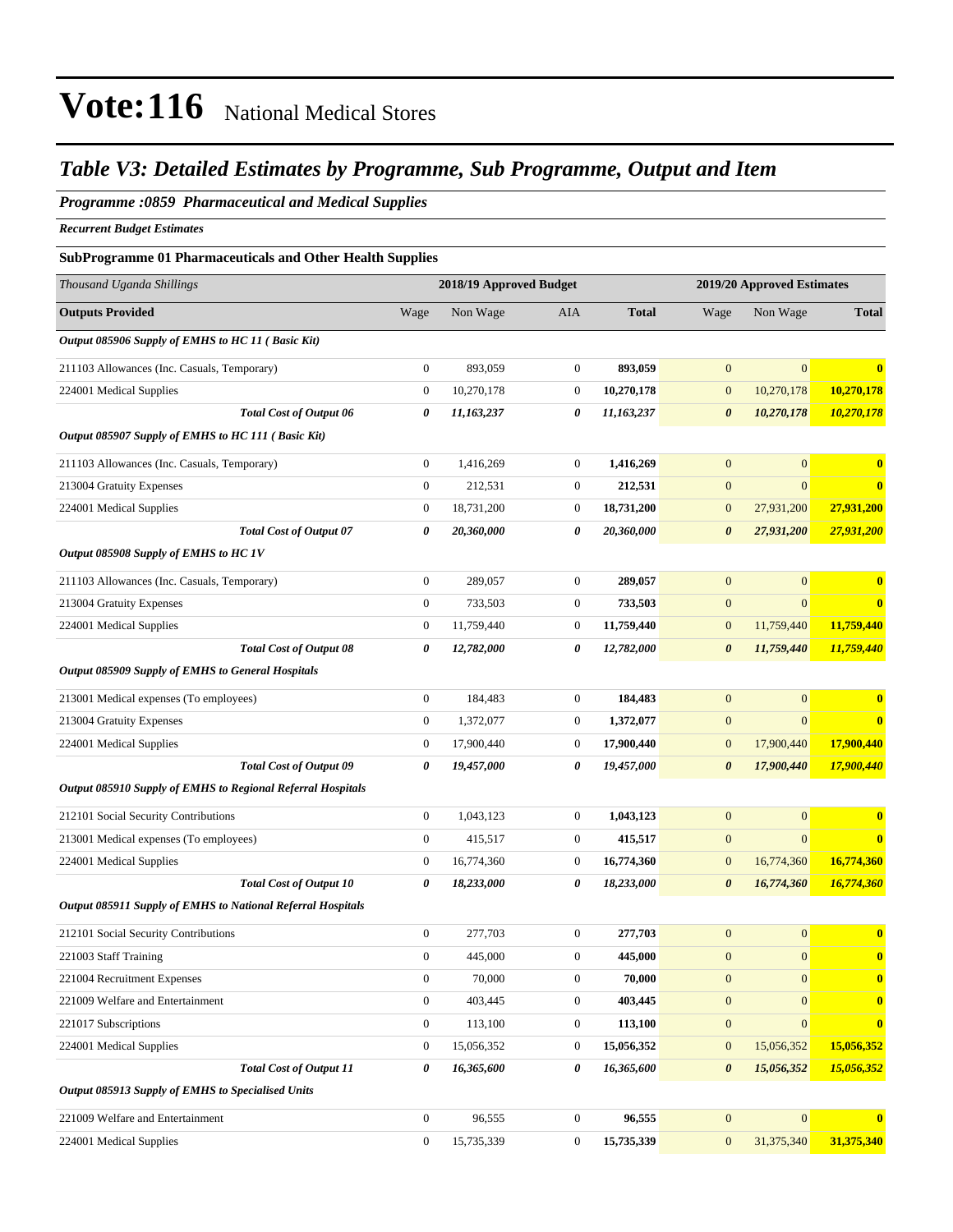| 224005 Uniforms, Beddings and Protective Gear            | $\boldsymbol{0}$ | 102,100          | $\boldsymbol{0}$ | 102,100    | $\mathbf{0}$<br>$\overline{0}$      | $\bf{0}$                |
|----------------------------------------------------------|------------------|------------------|------------------|------------|-------------------------------------|-------------------------|
| 228002 Maintenance - Vehicles                            | $\boldsymbol{0}$ | 315,363          | $\boldsymbol{0}$ | 315,363    | $\boldsymbol{0}$<br>$\overline{0}$  | $\bf{0}$                |
| 228003 Maintenance – Machinery, Equipment & Furniture    | $\boldsymbol{0}$ | 854,273          | $\boldsymbol{0}$ | 854,273    | $\boldsymbol{0}$<br>$\overline{0}$  | $\bf{0}$                |
| <b>Total Cost of Output 13</b>                           | 0                | 17,103,630       | 0                | 17,103,630 | $\boldsymbol{\theta}$<br>31,375,340 | 31,375,340              |
| Output 085914 Supply of Emergency and Donated Medicines  |                  |                  |                  |            |                                     |                         |
| 211103 Allowances (Inc. Casuals, Temporary)              | $\boldsymbol{0}$ | 0                | 990,733          | 990,733    | $\mathbf{0}$<br>$\overline{0}$      | $\bf{0}$                |
| 221001 Advertising and Public Relations                  | $\mathbf{0}$     | $\boldsymbol{0}$ | 2,912,514        | 2,912,514  | $\mathbf{0}$<br>$\overline{0}$      | $\bf{0}$                |
| 221002 Workshops and Seminars                            | $\mathbf{0}$     | $\boldsymbol{0}$ | 346,469          | 346,469    | $\mathbf{0}$<br>$\mathbf{0}$        | $\bf{0}$                |
| 221003 Staff Training                                    | $\mathbf{0}$     | $\boldsymbol{0}$ | 200,000          | 200,000    | $\mathbf{0}$<br>$\overline{0}$      | $\bf{0}$                |
| 221006 Commissions and related charges                   | $\mathbf{0}$     | $\boldsymbol{0}$ | 2,331,342        | 2,331,342  | $\mathbf{0}$<br>$\overline{0}$      | $\bf{0}$                |
| 221008 Computer supplies and Information Technology (IT) | $\boldsymbol{0}$ | 0                | 3,759,833        | 3,759,833  | $\overline{0}$<br>$\mathbf{0}$      | $\bf{0}$                |
| 221009 Welfare and Entertainment                         | $\boldsymbol{0}$ | $\boldsymbol{0}$ | 683,052          | 683,052    | $\mathbf{0}$<br>$\overline{0}$      | $\bf{0}$                |
| 221011 Printing, Stationery, Photocopying and Binding    | $\mathbf{0}$     | $\boldsymbol{0}$ | 150,000          | 150,000    | $\mathbf{0}$<br>$\overline{0}$      | $\bf{0}$                |
| 221014 Bank Charges and other Bank related costs         | $\mathbf{0}$     | $\boldsymbol{0}$ | 30,000           | 30,000     | $\mathbf{0}$<br>$\overline{0}$      | $\bf{0}$                |
| 223002 Rates                                             | $\mathbf{0}$     | $\boldsymbol{0}$ | 63,470           | 63,470     | $\mathbf{0}$<br>$\overline{0}$      | $\bf{0}$                |
| 223003 Rent – (Produced Assets) to private entities      | $\boldsymbol{0}$ | $\boldsymbol{0}$ | 730,000          | 730,000    | $\mathbf{0}$<br>$\overline{0}$      | $\bf{0}$                |
| 223004 Guard and Security services                       | $\boldsymbol{0}$ | $\boldsymbol{0}$ | 197,417          | 197,417    | $\mathbf{0}$<br>$\overline{0}$      | $\bf{0}$                |
| 223005 Electricity                                       | $\boldsymbol{0}$ | 50,000           | 341,308          | 391,308    | $\mathbf{0}$<br>$\mathbf{0}$        | $\bf{0}$                |
| 223006 Water                                             | $\boldsymbol{0}$ | $\boldsymbol{0}$ | 44,800           | 44,800     | $\boldsymbol{0}$<br>$\overline{0}$  | $\bf{0}$                |
| 224001 Medical Supplies                                  | $\mathbf{0}$     | 2,304,273        | 200,000          | 2,504,273  | $\mathbf{0}$<br>2,300,000           | 2,300,000               |
| 225002 Consultancy Services-Long-term                    | $\boldsymbol{0}$ | $\boldsymbol{0}$ | 752,000          | 752,000    | $\mathbf{0}$<br>$\mathbf{0}$        | $\bf{0}$                |
| 226001 Insurances                                        | $\mathbf{0}$     | $\boldsymbol{0}$ | 1,600,000        | 1,600,000  | $\mathbf{0}$<br>$\overline{0}$      | $\bf{0}$                |
| 227003 Carriage, Haulage, Freight and transport hire     | $\mathbf{0}$     | $\boldsymbol{0}$ | 2,750,029        | 2,750,029  | $\mathbf{0}$<br>$\mathbf{0}$        | $\bf{0}$                |
| 227004 Fuel, Lubricants and Oils                         | $\mathbf{0}$     | $\boldsymbol{0}$ | 2,236,000        | 2,236,000  | $\mathbf{0}$<br>$\overline{0}$      | $\bf{0}$                |
| 228001 Maintenance - Civil                               | $\mathbf{0}$     | $\boldsymbol{0}$ | 340,000          | 340,000    | $\mathbf{0}$<br>$\overline{0}$      | $\bf{0}$                |
| 228002 Maintenance - Vehicles                            | $\boldsymbol{0}$ | 0                | 1,444,050        | 1,444,050  | $\mathbf{0}$<br>$\overline{0}$      | $\bf{0}$                |
| 228003 Maintenance - Machinery, Equipment & Furniture    | $\boldsymbol{0}$ | 145,727          | 1,026,674        | 1,172,401  | $\mathbf{0}$<br>$\overline{0}$      | $\bf{0}$                |
| <b>Total Cost of Output 14</b>                           | 0                | 2,500,000        | 23,129,693       | 25,629,693 | $\boldsymbol{\theta}$<br>2,300,000  | 2,300,000               |
| Output 085915 Supply of Reproductive Health Items        |                  |                  |                  |            |                                     |                         |
| 221001 Advertising and Public Relations                  | $\boldsymbol{0}$ | 30,000           | $\boldsymbol{0}$ | 30,000     | $\mathbf{0}$<br>$\overline{0}$      | $\bf{0}$                |
| 221006 Commissions and related charges                   | $\boldsymbol{0}$ | 500,000          | $\boldsymbol{0}$ | 500,000    | $\mathbf{0}$<br>$\boldsymbol{0}$    |                         |
| 221011 Printing, Stationery, Photocopying and Binding    | $\boldsymbol{0}$ | 170,200          | $\boldsymbol{0}$ | 170,200    | $\boldsymbol{0}$<br>$\mathbf{0}$    | $\bf{0}$                |
| 221012 Small Office Equipment                            | $\boldsymbol{0}$ | 140,200          | $\boldsymbol{0}$ | 140,200    | $\mathbf{0}$<br>$\overline{0}$      | $\bf{0}$                |
| 222002 Postage and Courier                               | $\overline{0}$   | 2,091            | $\boldsymbol{0}$ | 2,091      | $\mathbf{0}$<br>$\overline{0}$      | $\bf{0}$                |
| 223004 Guard and Security services                       | $\boldsymbol{0}$ | 12,582           | 0                | 12,582     | $\boldsymbol{0}$<br>$\overline{0}$  | $\bf{0}$                |
| 223006 Water                                             | $\boldsymbol{0}$ | 20,000           | $\boldsymbol{0}$ | 20,000     | $\boldsymbol{0}$<br>$\overline{0}$  | $\bf{0}$                |
| 224001 Medical Supplies                                  | $\boldsymbol{0}$ | 15,014,784       | 0                | 15,014,784 | 14,720,000<br>$\mathbf{0}$          | 14,720,000              |
| 227003 Carriage, Haulage, Freight and transport hire     | $\boldsymbol{0}$ | 58,511           | $\boldsymbol{0}$ | 58,511     | $\boldsymbol{0}$<br>$\overline{0}$  | $\bf{0}$                |
| 228003 Maintenance - Machinery, Equipment & Furniture    | $\boldsymbol{0}$ | 51,632           | 0                | 51,632     | $\boldsymbol{0}$<br>$\mathbf{0}$    | $\bf{0}$                |
| <b>Total Cost of Output 15</b>                           | 0                | 16,000,000       | 0                | 16,000,000 | $\boldsymbol{\theta}$<br>14,720,000 | 14,720,000              |
| <b>Output 085916 Immunisation Supplies</b>               |                  |                  |                  |            |                                     |                         |
| 221001 Advertising and Public Relations                  | $\boldsymbol{0}$ | 78,511           | $\boldsymbol{0}$ | 78,511     | $\boldsymbol{0}$<br>$\overline{0}$  | $\overline{\mathbf{0}}$ |
| 221002 Workshops and Seminars                            | $\boldsymbol{0}$ | 300,000          | $\boldsymbol{0}$ | 300,000    | $\boldsymbol{0}$<br>$\mathbf{0}$    | $\bf{0}$                |
| 223003 Rent – (Produced Assets) to private entities      | $\boldsymbol{0}$ | 200,000          | $\boldsymbol{0}$ | 200,000    | $\boldsymbol{0}$<br>$\overline{0}$  | $\bf{0}$                |
| 224001 Medical Supplies                                  | $\boldsymbol{0}$ | 17,480,000       | 0                | 17,480,000 | $\mathbf{0}$<br>26,680,000          | 26,680,000              |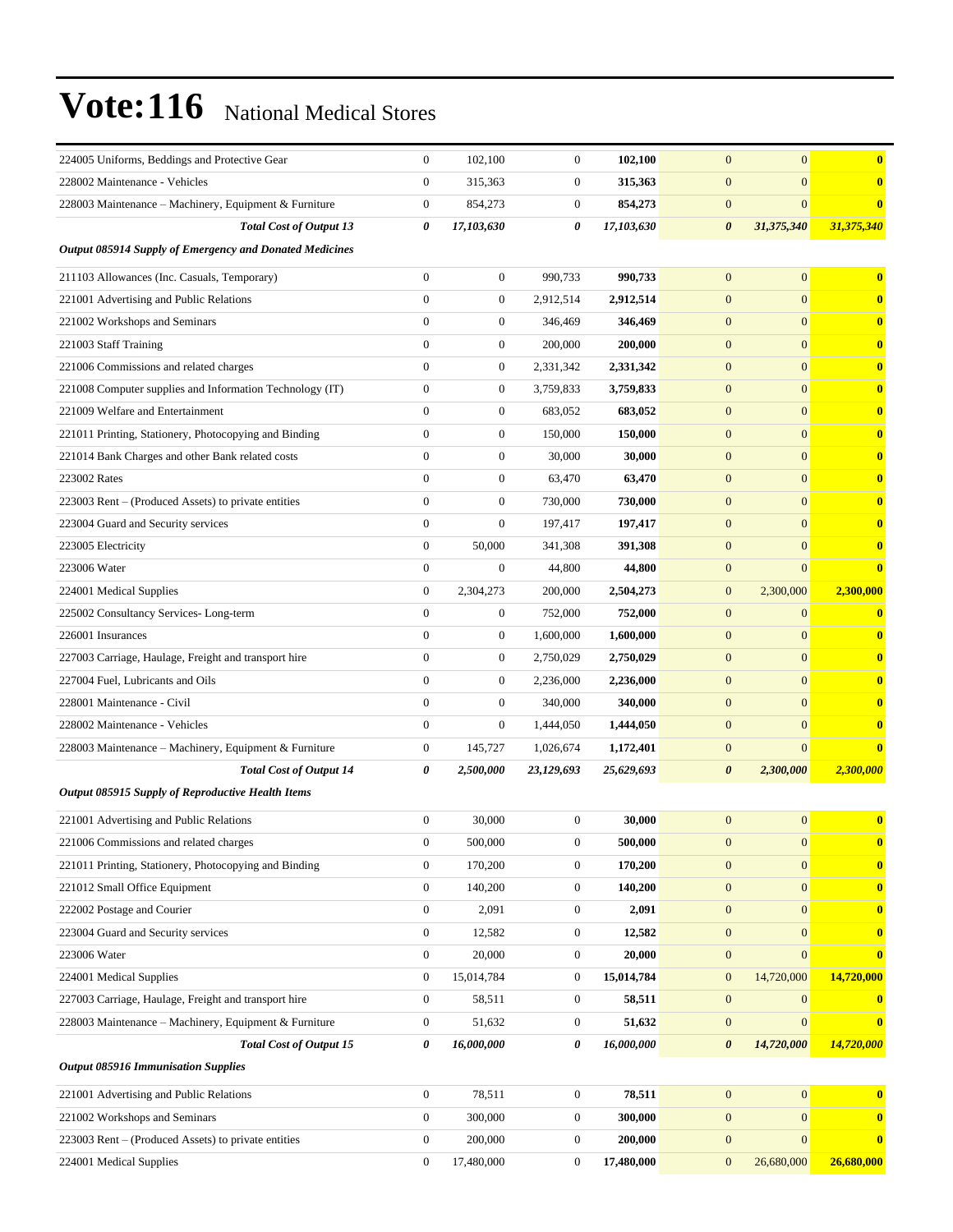| 226001 Insurances                                                               |                                       | $\mathbf{0}$     | 800,000               | $\boldsymbol{0}$ | 800,000          | $\overline{0}$        | $\mathbf{0}$          | $\bf{0}$     |
|---------------------------------------------------------------------------------|---------------------------------------|------------------|-----------------------|------------------|------------------|-----------------------|-----------------------|--------------|
| 227003 Carriage, Haulage, Freight and transport hire                            |                                       | $\mathbf{0}$     | 141,489               | $\boldsymbol{0}$ | 141,489          | $\mathbf{0}$          | $\overline{0}$        | $\bf{0}$     |
|                                                                                 | <b>Total Cost of Output 16</b>        | 0                | 19,000,000            | 0                | 19,000,000       | $\boldsymbol{\theta}$ | 26,680,000            | 26,680,000   |
| Output 085917 Supply of Lab Commodities to accredited Facilities                |                                       |                  |                       |                  |                  |                       |                       |              |
| 221001 Advertising and Public Relations                                         |                                       | $\mathbf{0}$     | 175,975               | $\boldsymbol{0}$ | 175,975          | $\mathbf{0}$          | $\overline{0}$        | 0            |
| 224001 Medical Supplies                                                         |                                       | $\boldsymbol{0}$ | 10,120,000            | $\boldsymbol{0}$ | 10,120,000       | $\mathbf{0}$          | 10,120,000            | 10,120,000   |
|                                                                                 | <b>Total Cost of Output 17</b>        | 0                | 10,295,975            | 0                | 10,295,975       | 0                     | 10,120,000            | 10,120,000   |
| Output 085918 Supply of ARVs to accredited Facilities                           |                                       |                  |                       |                  |                  |                       |                       |              |
| 224001 Medical Supplies                                                         |                                       | $\boldsymbol{0}$ | 86,931,006            | $\boldsymbol{0}$ | 86,931,006       | $\mathbf{0}$          | 140,328,979           | 140,328,979  |
|                                                                                 | <b>Total Cost of Output 18</b>        | 0                | 86,931,006            | 0                | 86,931,006       | $\boldsymbol{\theta}$ | 140,328,979           | 140,328,979  |
| Output 085919 Supply of Anti-Malarial Medicines (ACTs) to accredited facilities |                                       |                  |                       |                  |                  |                       |                       |              |
| 224001 Medical Supplies                                                         |                                       | $\boldsymbol{0}$ | 10,219,935            | $\boldsymbol{0}$ | 10,219,935       | $\boldsymbol{0}$      | 4,751,021             | 4,751,021    |
|                                                                                 | <b>Total Cost of Output 19</b>        | 0                | 10,219,935            | 0                | 10,219,935       | $\boldsymbol{\theta}$ | 4,751,021             | 4,751,021    |
| Output 085920 Supply of TB medicines to accredited facilities                   |                                       |                  |                       |                  |                  |                       |                       |              |
| 224001 Medical Supplies                                                         |                                       | $\mathbf{0}$     | 6,640,000             | $\boldsymbol{0}$ | 6,640,000        | $\mathbf{0}$          | 6,440,000             | 6,440,000    |
|                                                                                 | <b>Total Cost of Output 20</b>        | 0                | 6,640,000             | 0                | 6,640,000        | $\boldsymbol{\theta}$ | 6,440,000             |              |
| <b>Output 085921 Administrative Support Services</b>                            |                                       |                  |                       |                  |                  |                       |                       | 6,440,000    |
|                                                                                 |                                       |                  |                       |                  |                  |                       |                       |              |
| 211102 Contract Staff Salaries                                                  |                                       | 9,913,085        | $\boldsymbol{0}$      | $\boldsymbol{0}$ | 9,913,085        | 11,987,249            | $\mathbf{0}$          | 11,987,249   |
|                                                                                 | <b>Total Cost of Output 21</b>        | 9,913,085        | $\boldsymbol{\theta}$ | 0                | 9,913,085        | 11,987,249            | $\boldsymbol{\theta}$ | 11,987,249   |
| <b>Output 085922 Corporate Services</b>                                         |                                       |                  |                       |                  |                  |                       |                       |              |
| 211103 Allowances (Inc. Casuals, Temporary)                                     |                                       | $\boldsymbol{0}$ | $\boldsymbol{0}$      | $\boldsymbol{0}$ | $\boldsymbol{0}$ | $\mathbf{0}$          | 11,015,935            | 11,015,935   |
| 212101 Social Security Contributions                                            |                                       | $\overline{0}$   | $\boldsymbol{0}$      | $\boldsymbol{0}$ | $\bf{0}$         | $\mathbf{0}$          | 1,630,775             | 1,630,775    |
| 221001 Advertising and Public Relations                                         |                                       | $\overline{0}$   | $\overline{0}$        | $\boldsymbol{0}$ | $\bf{0}$         | $\mathbf{0}$          | 3,479,809             | 3,479,809    |
| 221003 Staff Training                                                           |                                       | $\mathbf{0}$     | $\mathbf{0}$          | $\boldsymbol{0}$ | $\bf{0}$         | $\mathbf{0}$          | 1,570,445             | 1,570,445    |
| 221008 Computer supplies and Information Technology (IT)                        |                                       | $\boldsymbol{0}$ | $\boldsymbol{0}$      | $\boldsymbol{0}$ | $\bf{0}$         | $\boldsymbol{0}$      | 4,435,649             | 4,435,649    |
| 221009 Welfare and Entertainment                                                |                                       | $\boldsymbol{0}$ | $\boldsymbol{0}$      | $\boldsymbol{0}$ | $\pmb{0}$        | $\mathbf{0}$          | 1,232,676             | 1,232,676    |
| 223007 Other Utilities- (fuel, gas, firewood, charcoal)                         |                                       | $\boldsymbol{0}$ | $\boldsymbol{0}$      | $\boldsymbol{0}$ | $\bf{0}$         | $\mathbf{0}$          | 1,529,554             | 1,529,554    |
| 225001 Consultancy Services- Short term                                         |                                       | $\mathbf{0}$     | $\boldsymbol{0}$      | $\boldsymbol{0}$ | $\bf{0}$         | $\boldsymbol{0}$      | 5,575,893             | 5,575,893    |
| 227001 Travel inland                                                            |                                       | $\mathbf{0}$     | $\boldsymbol{0}$      | $\boldsymbol{0}$ | $\bf{0}$         | $\mathbf{0}$          | 13,860,506            | 13,860,506   |
| 228004 Maintenance - Other                                                      |                                       | $\boldsymbol{0}$ | $\boldsymbol{0}$      | $\boldsymbol{0}$ | $\boldsymbol{0}$ | $\mathbf{0}$          | 3,446,414             | 3,446,414    |
|                                                                                 | <b>Total Cost of Output 22</b>        | 0                | 0                     | 0                | 0                | 0                     | 47,777,656            | 47,777,656   |
|                                                                                 | <b>Total Cost Of Outputs Provided</b> | 9,913,085        | 267,051,382           | 23,129,693       | 300,094,159      | 11,987,249            | 384,184,966           | 396,172,215  |
| <b>Total Cost for SubProgramme 01</b>                                           |                                       | 9,913,085        | 267,051,382           | 23,129,693       | 300,094,159      | 11,987,249            | 384,184,966           | 396,172,215  |
| <b>Total Excluding Arrears</b>                                                  |                                       | 9,913,085        | 267,051,382           | 23,129,693       | 300,094,159      | 11,987,249            | 384,184,966           | 396,172,215  |
| N/A                                                                             |                                       |                  |                       |                  |                  |                       |                       |              |
|                                                                                 |                                       |                  | GoU External Fin      | <b>AIA</b>       | <b>Total</b>     | GoU                   | <b>External Fin</b>   | <b>Total</b> |
| <b>Total Cost for Programme 59</b>                                              |                                       | 276,964,467      | 0                     | 23,129,693       | 300,094,159      | 396, 172, 215         | $\bf{0}$              | 396,172,215  |
| <b>Total Excluding Arrears</b>                                                  |                                       | 276,964,467      | $\boldsymbol{0}$      | 23,129,693       | 300,094,159      | 396, 172, 215         | $\mathbf{0}$          | 396,172,215  |
|                                                                                 |                                       | GoU              | <b>External Fin</b>   | AIA              | <b>Total</b>     | GoU                   | <b>External Fin.</b>  | Total        |
| <b>Grand Total for Vote 116</b>                                                 |                                       | 276,964,467      | $\bf{0}$              | 23,129,693       | 300,094,159      | 396, 172, 215         | $\bf{0}$              | 396,172,215  |
| <b>Total Excluding Arrears</b>                                                  |                                       | 276,964,467      | $\boldsymbol{0}$      | 23,129,693       | 300,094,159      | 396, 172, 215         | $\boldsymbol{0}$      | 396,172,215  |
|                                                                                 |                                       |                  |                       |                  |                  |                       |                       |              |